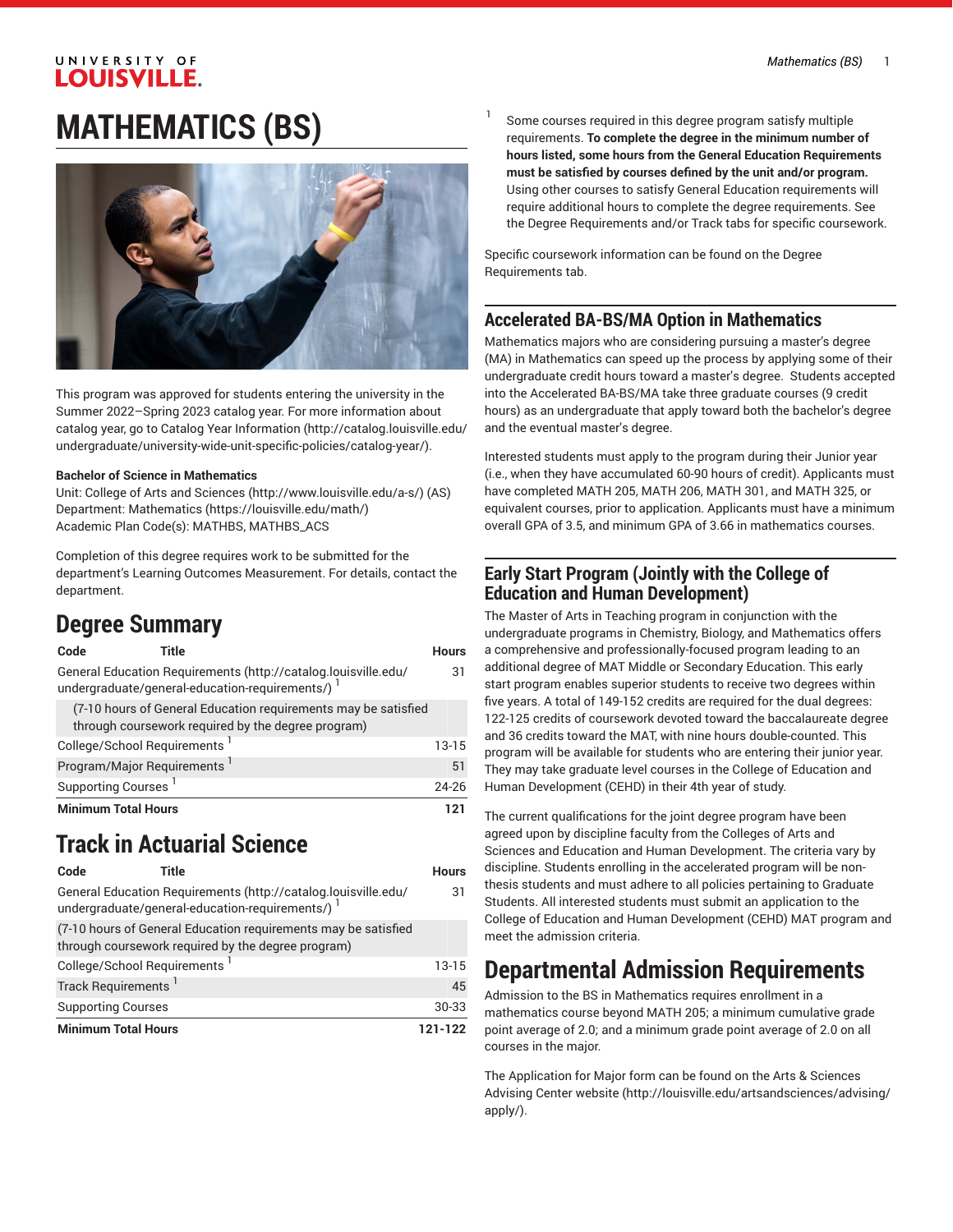### UNIVERSITY OF **LOUISVILLE.**

### **Accelerated BA/BS-MA Option in Mathematics**

Students must apply for admission to the program no later than the end of the junior year and must have completed [MATH](https://catalog.louisville.edu/search/?P=MATH%20205) 205 ([https://](https://catalog.louisville.edu/search/?P=MATH%20205) [catalog.louisville.edu/search/?P=MATH%20205](https://catalog.louisville.edu/search/?P=MATH%20205)), [MATH](https://catalog.louisville.edu/search/?P=MATH%20206) 206 [\(https://](https://catalog.louisville.edu/search/?P=MATH%20206) [catalog.louisville.edu/search/?P=MATH%20206](https://catalog.louisville.edu/search/?P=MATH%20206)), [MATH](https://catalog.louisville.edu/search/?P=MATH%20301) 301 [\(https://](https://catalog.louisville.edu/search/?P=MATH%20301) [catalog.louisville.edu/search/?P=MATH%20301](https://catalog.louisville.edu/search/?P=MATH%20301)), and [MATH](https://catalog.louisville.edu/search/?P=MATH%20325) 325 ([https://](https://catalog.louisville.edu/search/?P=MATH%20325) [catalog.louisville.edu/search/?P=MATH%20325](https://catalog.louisville.edu/search/?P=MATH%20325)), or equivalent courses, prior to application.

Applicants must have a minimum overall GPA of 3.5, and minimum GPA of 3.66 in mathematics courses.

## **General Education Requirements**

| Code            | Title                                                                                                             | Hours |
|-----------------|-------------------------------------------------------------------------------------------------------------------|-------|
|                 | General Education Requirements (http://catalog.louisville.edu/<br>undergraduate/general-education-requirements/)  | 31    |
|                 | The following courses are required by the program and satisfy the<br>respective General Education Requirement(s): |       |
| <b>MATH 205</b> | Calculus I - OR                                                                                                   |       |
| <b>PHYS 298</b> | Introductory Mechanics, Heat and Sound - S                                                                        |       |
|                 | or CHEM 201General Chemistry I - S                                                                                |       |
|                 | or BIOL 240 Unity of Life - S                                                                                     |       |
| <b>PHYS 295</b> | Introductory Laboratories I - SL                                                                                  |       |
|                 | or CHEM 207Introduction to Chemical Analysis I - SL                                                               |       |
|                 | or BIOL 241 Experimental Biology I: Molecules and Cells - SL                                                      |       |
|                 |                                                                                                                   |       |

All degrees require the completion of the University-wide General Education Program (link provided above). To complete the degree in the **minimum number of hours** listed on the Overview tab, some hours from the General Education Requirements must be satisfied by courses defined by the unit and/or program.

## **College/School Requirements**

| Code                                                           | Title                                                                      | <b>Hours</b> |  |
|----------------------------------------------------------------|----------------------------------------------------------------------------|--------------|--|
| <b>Arts &amp; Sciences Requirements</b>                        |                                                                            |              |  |
| <b>GEN 100</b>                                                 | <b>Student Success Center First Year Experience</b>                        |              |  |
| or GEN 101                                                     | Arts & Sciences First Year Experience                                      |              |  |
| Foreign Language <sup>2</sup>                                  |                                                                            | $6 - 8$      |  |
|                                                                | Electives in Humanities or Social Sciences, at the 300 level or above $^3$ | 6            |  |
| WR-two approved courses at the 300 level or above <sup>4</sup> |                                                                            |              |  |
| <b>Minimum Total Hours</b>                                     |                                                                            | 13-15        |  |

## **Program/Major Requirements**

Course requirements for the track in Actuarial Science can be found on the Track Requirements tab.

| Code                              | <b>Title</b>                     | <b>Hours</b>   |
|-----------------------------------|----------------------------------|----------------|
| <b>Mathematics Department 5,6</b> |                                  |                |
| <b>MATH 205</b>                   | Calculus I - QR $^7$             | 4              |
| <b>MATH 206</b>                   | Calculus II                      | 4              |
| <b>MATH 301</b>                   | Calculus III                     | $\overline{4}$ |
| <b>MATH 311</b>                   | Introduction to Higher Math      | 3              |
| <b>MATH 325</b>                   | Introduction to Linear Algebra   | 3              |
| <b>MATH 387</b>                   | <b>Discrete Mathematics</b>      | 3              |
| <b>MATH 405</b>                   | Differential Equations           | 3              |
| <b>MATH 501</b>                   | Introduction to Analysis I - CUE | 3              |

| <b>MATH 502</b>                 | Introduction to Analysis II                                              | 3            |
|---------------------------------|--------------------------------------------------------------------------|--------------|
| <b>MATH 521</b>                 | Modern Algebra I - CUE                                                   | 3            |
| <b>MATH 522</b>                 | Modern Algebra II                                                        | 3            |
| Probability<br><b>MATH 561</b>  |                                                                          | 3            |
|                                 | Select four courses from the following:                                  | 12           |
| <b>MATH 360</b>                 | <b>Statistical Data Analysis - WR</b>                                    |              |
| <b>MATH 407</b>                 | <b>Numerical Analysis</b>                                                |              |
| <b>MATH 505</b>                 | Introduction to Partial Differential Equations                           |              |
| <b>MATH 507</b>                 | <b>Fourier Analysis</b>                                                  |              |
| <b>MATH 511</b>                 | Complex Analysis I                                                       |              |
| <b>MATH 512</b>                 | <b>Complex Analysis II</b>                                               |              |
| <b>MATH 535</b>                 | Modeling I                                                               |              |
| <b>MATH 536</b>                 | Modeling II                                                              |              |
| <b>MATH 550</b>                 | <b>Advanced Euclidean Geometry</b>                                       |              |
| <b>MATH 551</b>                 | Geometry                                                                 |              |
| <b>MATH 562</b>                 | <b>Mathematical Statistics</b>                                           |              |
| <b>MATH 581</b>                 | Introduction to Graph Theory                                             |              |
| <b>Minimum Total Hours</b>      |                                                                          | 51           |
| Code                            | Title                                                                    | <b>Hours</b> |
| <b>Supporting Courses</b>       |                                                                          |              |
|                                 | Select one of the following sequences: '                                 | $8 - 10$     |
| Sequence One:                   |                                                                          |              |
| <b>PHYS 298</b>                 | Introductory Mechanics, Heat and Sound - S                               |              |
| <b>PHYS 299</b>                 | Introductory Electricity, Magnetism and Light                            |              |
| <b>PHYS 295</b>                 | Introductory Laboratories I - SL                                         |              |
| <b>PHYS 296</b>                 | Introductory Laboratories II - SL                                        |              |
| Sequence Two:                   |                                                                          |              |
| <b>CHEM 201</b>                 | General Chemistry I - S                                                  |              |
| <b>CHEM 202</b>                 | General Chemistry II - S                                                 |              |
| <b>CHEM 207</b>                 | Introduction to Chemical Analysis I - SL                                 |              |
| <b>CHEM 208</b>                 | Introduction to Chemical Analysis II - SL                                |              |
| <b>CHEM 209</b>                 | Introduction to Chemical Analysis III                                    |              |
| Sequence Four.                  |                                                                          |              |
| <b>BIOL 240</b>                 | Unity of Life - S                                                        |              |
| <b>BIOL 241</b>                 | Experimental Biology I: Molecules and Cells - SL                         |              |
| <b>BIOL 242</b>                 | Diversity of Life - S                                                    |              |
| <b>BIOL 243</b>                 | Experimental Biology II: Organismal Biology - SL                         |              |
|                                 | Elective in second science discipline <sup>7</sup>                       | 3            |
| <b>CSE 130</b>                  | Introduction to C and C++ Programming                                    | 3            |
|                                 | Languages                                                                |              |
|                                 | Elective in Natural Sciences (other than Mathematics) <sup>9</sup>       | 3            |
| Minimum Electives <sup>10</sup> |                                                                          | $5-9$        |
| <b>Minimum Total Hours</b>      |                                                                          | 24-26        |
| or above.                       | At least 50 of the total minimum hours required must be at the 300 level |              |

**Program/Major requirements and Supporting Courses for Track in Actuarial Science are articulated on the Track Requirements tab.**

| Code                                                                 | Title                                | <b>Hours</b> |
|----------------------------------------------------------------------|--------------------------------------|--------------|
| <b>Culminating Undergraduate Experience (Graduation requirement)</b> |                                      |              |
|                                                                      | Requirement fulfilled by completing: |              |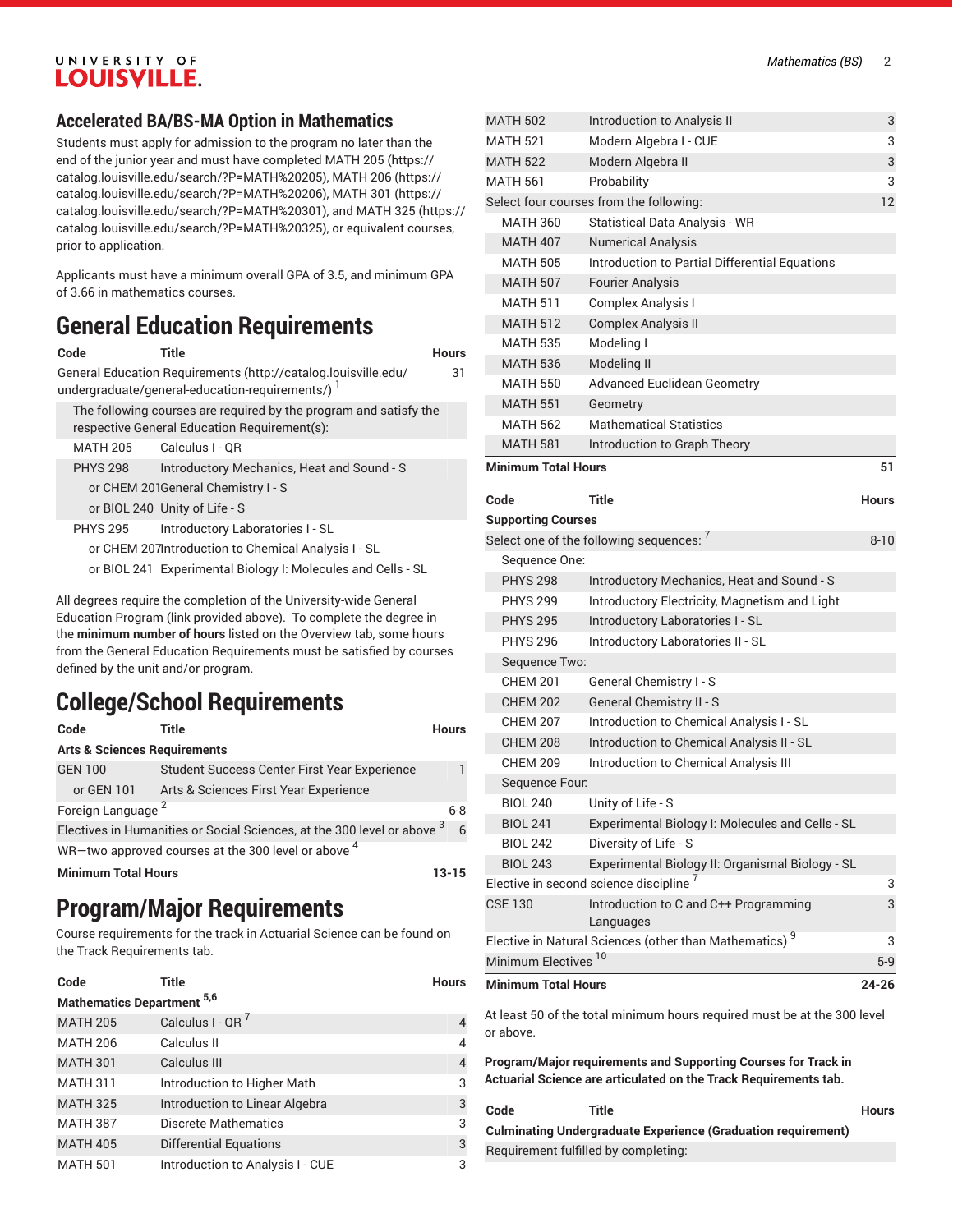#### UNIVERSITY OF LOUISVILLE.

MATH 501 Introduction to Analysis I - CUE or MATH 521Modern Algebra I - CUE

- 1 Ten (10) hours of General Education requirements (Quantitative Reasoning and Natural Sciences) are met with requirements in the major or supporting coursework.
- 2 Completion of the second semester of a single foreign language; hours will vary depending on the language taken
- 3 In addition to courses counted toward General Education
- <sup>4</sup> May be incorporated into other degree requirements  $\frac{5}{2}$
- <sup>5</sup> Mathematics courses at the <sup>100</sup> level do not count toward hours in the major.
- 6 A minimum of 12 hours in courses numbered 311 or higher must be successfully completed in the Department of Mathematics at the University of Louisville.
- 7 Fulfills General Education requirement.
- 8 Or another computer related course chosen in consultation with the departmental advisor
- 9 Or a second computer related course chosen in consultation with departmental advisor
- <sup>10</sup> Elective hours are dependent on completion of at least 10 hours of General Education requirements through requirements in the major, track and/or supporting coursework

## **Track Requirements**

### **Track in Actuarial Science**

| Code                       | Title                                   | <b>Hours</b>   |  |  |
|----------------------------|-----------------------------------------|----------------|--|--|
|                            | Mathematics Department <sup>1,2</sup>   |                |  |  |
| <b>MATH 205</b>            | Calculus I - QR <sup>3</sup>            | $\overline{4}$ |  |  |
| <b>MATH 206</b>            | Calculus II                             | 4              |  |  |
| <b>MATH 301</b>            | Calculus III                            | $\overline{4}$ |  |  |
| <b>MATH 311</b>            | Introduction to Higher Math             | 3              |  |  |
| <b>MATH 325</b>            | Introduction to Linear Algebra          | 3              |  |  |
| <b>MATH 360</b>            | Statistical Data Analysis - WR          | 3              |  |  |
| <b>MATH 372</b>            | Theory of Interest                      | 3              |  |  |
| <b>MATH 387</b>            | Discrete Mathematics                    | 3              |  |  |
| <b>MATH 405</b>            | <b>Differential Equations</b>           | 3              |  |  |
| <b>MATH 501</b>            | Introduction to Analysis I - CUE        | 3              |  |  |
| <b>MATH 561</b>            | Probability                             | 3              |  |  |
| <b>MATH 562</b>            | <b>Mathematical Statistics</b>          | 3              |  |  |
| <b>MATH 570</b>            | <b>Foundations of Actuarial Science</b> | 3              |  |  |
| <b>MATH 521</b>            | Modern Algebra I - CUE                  | 3              |  |  |
| or MATH 573                | <b>Actuarial Models I</b>               |                |  |  |
| <b>Minimum Total Hours</b> |                                         | 45             |  |  |
| Code                       | Title                                   | <b>Hours</b>   |  |  |
| <b>Supporting Courses</b>  |                                         |                |  |  |

|                 | Select one of the following sequences: $^3$ | 4-5 |
|-----------------|---------------------------------------------|-----|
| Sequence One:   |                                             |     |
| <b>PHYS 298</b> | Introductory Mechanics, Heat and Sound - S  |     |
| <b>PHYS 295</b> | Introductory Laboratories I - SL            |     |
| Sequence Two:   |                                             |     |
| <b>CHEM 201</b> | General Chemistry I - S                     |     |
| <b>CHEM 207</b> | Introduction to Chemical Analysis I - SL    |     |

| <b>Minimum Total Hours</b> |                                                                 | $30 - 33$ |
|----------------------------|-----------------------------------------------------------------|-----------|
| <b>Minimum Electives</b>   |                                                                 | $2 - 4$   |
| <b>FIN 433</b>             | Financial Markets and Institutions <sup>4,5</sup>               | 3         |
| <b>FIN 403</b>             | Financial Derivatives <sup>4</sup>                              | 3         |
| <b>FIN 401</b>             | Investments <sup>4</sup>                                        | 3         |
| <b>FIN 301</b>             | Corporate Finance <sup>4</sup>                                  | 3         |
| CIS 305                    | Data Analysis for Decision-Making                               | 3         |
| <b>ECON 202</b>            | Principles of Macroeconomics - SB                               | 3         |
| <b>ECON 201</b>            | Principles of Microeconomics - SB                               | 3         |
|                            | Elective in second science discipline 3                         | 3         |
| <b>BIOL 104</b>            | Laboratory for Biology: Current Issues and<br>Applications - SL |           |
| <b>BIOL 102</b>            | Biology: Current Issues and Applications - S                    |           |
| Sequence Three:            |                                                                 |           |

At least 50 of the total minimum hours required must be at the 300 level or above.

- <sup>1</sup> Mathematics courses at the 100 level do not count toward hours in the major.
- 2 A minimum of 12 hours in courses numbered 311 or higher must be successfully completed in the Department of Mathematics at the University of Louisville.
- 3 Fulfills General Education requirement
- 4 Students must be admitted to the College of Business prior to enrollment in these courses
- 5 FIN 433 can be used as an elective in Humanities or Social Sciences at the 300+ level.

## **Flight Plan**

#### **Mathematics Course Title Hours Year 1 Fall** GEN 100 or GEN 101 Student Success Center First Year Experience or Arts & Sciences First Year Experience 1 ENGL 101 Introduction to College Writing - WC 3 MATH 205 Calculus I - QR 4 General Education: Cardinal Core Oral Communication - OC 3 3 General Elective 3 **Hours 14 Spring** ENGL 102 Intermediate College Writing - WC 3 General Education: Cardinal Core Arts & Humanities - AH 3 3 Foreign Language 1 3-4 MATH 206 Calculus II 4 MATH 311 Introduction to Higher Math 3 **Hours 16-17 Year 2 Fall** General Education: Cardinal Core Arts & Humanities Global Diversity - AHD2 3 General Elective 3 and 3 and 3 and 3 and 3 and 3 and 3 and 3 and 3 and 3 and 3 and 3 and 3 and 3 and 3 and 3 and 3 and 3 and 3 and 3 and 3 and 3 and 3 and 3 and 3 and 3 and 3 and 3 and 3 and 3 and 3 and 3 and 3 and 3 and 3 Foreign Language 2 3-4 MATH 301 Calculus III 4 MATH 325 Introduction to Linear Algebra 3 **Hours 16-17**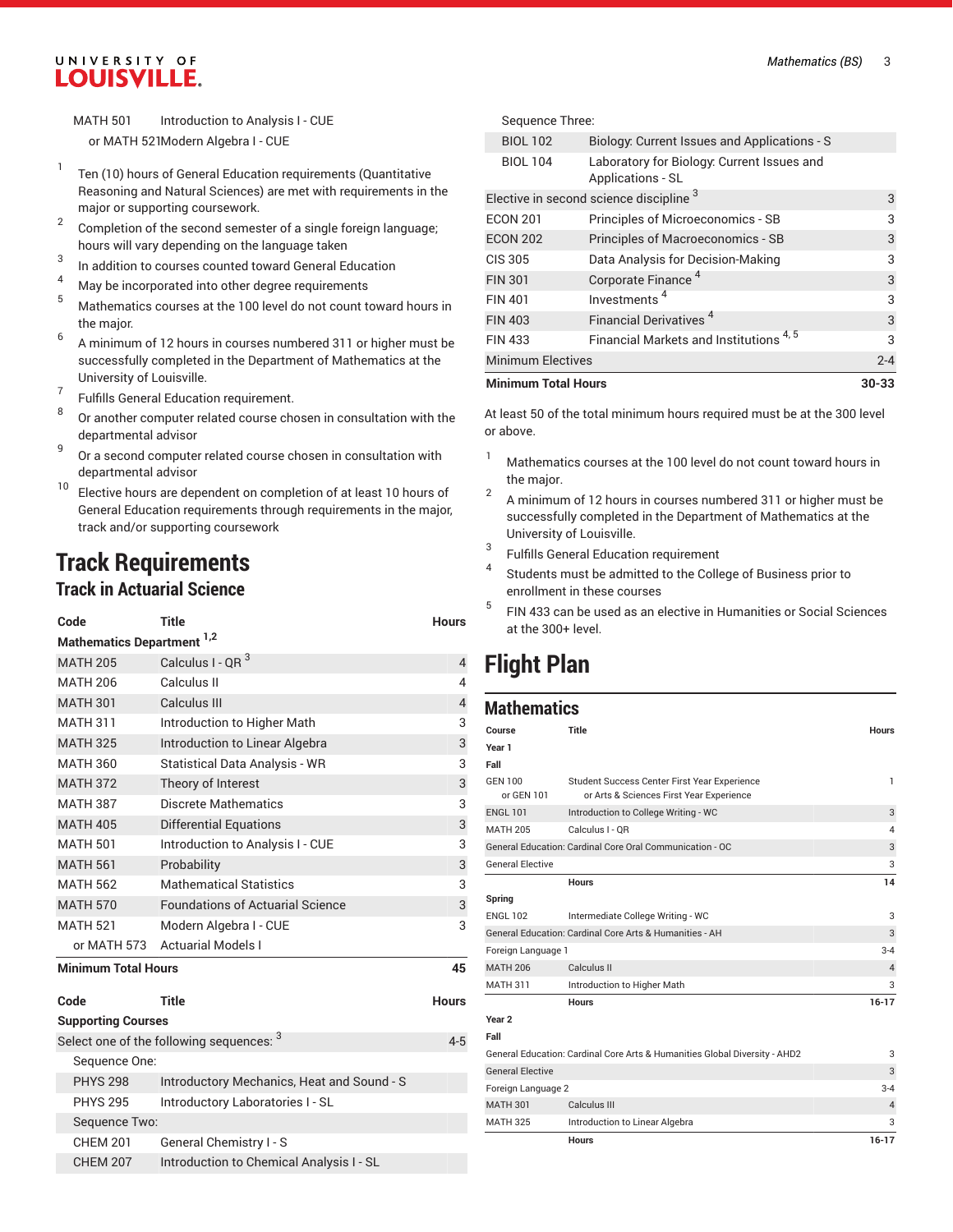### UNIVERSITY OF **LOUISVILLE.**

#### **Spring**

| General Education: Cardinal Core Social & Behavioral Sciences US Diversity -<br>3<br>SB <sub>D1</sub> |                                                                                                                             |         |  |
|-------------------------------------------------------------------------------------------------------|-----------------------------------------------------------------------------------------------------------------------------|---------|--|
| General Education: Cardinal Core Social & Behavioral Sciences Historical<br>3<br>Perspective - SBH    |                                                                                                                             |         |  |
|                                                                                                       | Humanities or Social Science WR Elective (300 level or above)                                                               | 3       |  |
| <b>Math Elective</b>                                                                                  |                                                                                                                             | 3       |  |
| <b>MATH 405</b>                                                                                       | <b>Differential Equations</b>                                                                                               | 3       |  |
|                                                                                                       | <b>Hours</b>                                                                                                                | 15      |  |
| Year <sub>3</sub>                                                                                     |                                                                                                                             |         |  |
| Fall                                                                                                  |                                                                                                                             |         |  |
|                                                                                                       | Humanities or Social Science WR Elective (300 level or above)                                                               | 3       |  |
| <b>MATH 387</b>                                                                                       | <b>Discrete Mathematics</b>                                                                                                 | 3       |  |
| <b>MATH 501</b>                                                                                       | Introduction to Analysis I - CUE                                                                                            | 3       |  |
| or MATH 521                                                                                           | or Modern Algebra I - CUE                                                                                                   |         |  |
| <b>MATH 561</b>                                                                                       | Probability                                                                                                                 | 3       |  |
|                                                                                                       | First portion of chosen Natural Science sequence                                                                            | $3 - 5$ |  |
|                                                                                                       | <b>Hours</b>                                                                                                                | $15-17$ |  |
| Spring                                                                                                |                                                                                                                             |         |  |
|                                                                                                       | Second portion of chosen Natural Science sequence (also fulfills portion of<br>Gen Ed Natural Science requirement - S/SL/B) | $4 - 5$ |  |
|                                                                                                       | Natural Science Elective (not from chosen sequence) (also fulfills portion of<br>Gen Ed Natural Science requirement - S)    | 3       |  |
| <b>Math Elective</b>                                                                                  |                                                                                                                             | 3       |  |
| <b>MATH 502</b><br>or MATH 522                                                                        | Introduction to Analysis II<br>or Modern Algebra II                                                                         | 3       |  |
| <b>CSE 130</b>                                                                                        | Introduction to C and C++ Programming Languages                                                                             | 3       |  |
|                                                                                                       | <b>Hours</b>                                                                                                                | $16-17$ |  |
| Year 4                                                                                                |                                                                                                                             |         |  |
| Fall                                                                                                  |                                                                                                                             |         |  |
| <b>MATH 521</b>                                                                                       | Modern Algebra I - CUE                                                                                                      | 3       |  |
| or MATH 501                                                                                           | or Introduction to Analysis I - CUE                                                                                         |         |  |
| <b>Math Elective</b>                                                                                  |                                                                                                                             | 3       |  |
| <b>General Elective</b>                                                                               |                                                                                                                             | 3       |  |
| General Elective (300 level or above)                                                                 |                                                                                                                             | 3       |  |
|                                                                                                       | Natural Science Elective (non-Math) or second computer-related course                                                       | 3       |  |
|                                                                                                       | Hours                                                                                                                       | 15      |  |
| Spring                                                                                                |                                                                                                                             |         |  |
| <b>MATH 522</b>                                                                                       | Modern Algebra II                                                                                                           | 3       |  |
| or MATH 502                                                                                           | or Introduction to Analysis II                                                                                              |         |  |
| <b>Math Elective</b>                                                                                  |                                                                                                                             | 3       |  |
| <b>General Elective</b>                                                                               |                                                                                                                             | 3       |  |
| <b>General Elective</b>                                                                               | 3                                                                                                                           |         |  |
|                                                                                                       | General Elective (if needed)<br>3                                                                                           |         |  |
|                                                                                                       | Hours                                                                                                                       | 15      |  |
|                                                                                                       | <b>Minimum Total Hours</b>                                                                                                  | 122-127 |  |

### **Mathematics, track in Actuarial Science**

| Course                                                   | Title                                                                                    | <b>Hours</b>   |  |  |
|----------------------------------------------------------|------------------------------------------------------------------------------------------|----------------|--|--|
| Year 1                                                   |                                                                                          |                |  |  |
| Fall                                                     |                                                                                          |                |  |  |
| <b>GEN 100</b><br>or GEN 101                             | Student Success Center First Year Experience<br>or Arts & Sciences First Year Experience |                |  |  |
| <b>ENGL 101</b>                                          | Introduction to College Writing - WC                                                     | 3              |  |  |
| General Education: Cardinal Core Oral Communication - OC |                                                                                          |                |  |  |
| <b>MATH 205</b>                                          | Calculus I - OR                                                                          | $\overline{4}$ |  |  |
| <b>ECON 201</b>                                          | Principles of Microeconomics - SB                                                        | 3              |  |  |
| ACCT <sub>201</sub>                                      | Principles of Financial Accounting                                                       | 3              |  |  |
|                                                          | <b>Hours</b>                                                                             | 17             |  |  |
| Spring                                                   |                                                                                          |                |  |  |
| <b>ENGL 102</b>                                          | Intermediate College Writing - WC                                                        | 3              |  |  |
| <b>MATH 206</b>                                          | Calculus II                                                                              | 4              |  |  |

| MATH 311                | Introduction to Higher Math                                                | 3              |
|-------------------------|----------------------------------------------------------------------------|----------------|
| <b>ECON 202</b>         | Principles of Macroeconomics - SB                                          | 3              |
| ACCT 202                | <b>Principles of Managerial Accounting</b>                                 | 3              |
|                         | <b>Hours</b>                                                               | 16             |
| Year 2                  |                                                                            |                |
| Fall                    |                                                                            |                |
|                         | General Education: Cardinal Core Arts & Humanities Global Diversity - AHD2 | 3              |
| Foreign Language 1      |                                                                            | $3 - 4$        |
| <b>MATH 301</b>         | Calculus III                                                               | $\overline{4}$ |
| <b>MATH 325</b>         | Introduction to Linear Algebra                                             | 3              |
|                         | <b>Hours</b>                                                               | 14             |
| Spring                  |                                                                            |                |
| Foreign Language 2      |                                                                            | $3 - 4$        |
| <b>MATH 372</b>         | Theory of Interest                                                         | 3              |
| <b>MATH 387</b>         | <b>Discrete Mathematics</b>                                                | 3              |
| <b>MATH 561</b>         | Probability                                                                | 3              |
| <b>FIN 301</b>          | Corporate Finance                                                          | 3              |
|                         | <b>Hours</b>                                                               | 16             |
| Year 3                  |                                                                            |                |
| Fall                    |                                                                            |                |
|                         | General Education: Cardinal Core Social & Behavioral Sciences Historical   | 3              |
| Perspective - SBH       |                                                                            |                |
| <b>MATH 562</b>         | <b>Mathematical Statistics</b>                                             | 3              |
| <b>MATH 570</b>         | <b>Foundations of Actuarial Science</b>                                    | 3              |
| <b>FIN 401</b>          | Investments                                                                | 3              |
| <b>General Elective</b> |                                                                            | 3              |
|                         | Hours                                                                      | 15             |
| Spring                  |                                                                            |                |
|                         | General Education: Cardinal Core Arts & Humanities US Diversity - AHD1     | 3              |
|                         | Chosen Natural Science Sequence (lecture & lab)                            | $4 - 5$        |
| <b>MATH 405</b>         | <b>Differential Equations</b>                                              | 3              |
| <b>FIN 433</b>          | <b>Financial Markets and Institutions</b>                                  | 3              |
|                         | <b>Hours</b>                                                               | $13 - 14$      |
| Year 4                  |                                                                            |                |
| Fall                    |                                                                            |                |
| <b>MATH 360</b>         | Statistical Data Analysis - WR                                             | 3              |
| <b>MATH 501</b>         | Introduction to Analysis I - CUE                                           | 3              |
| <b>General Elective</b> |                                                                            | 3              |
| <b>General Elective</b> |                                                                            | 3              |
|                         | Humanities or Social Science WR Elective (300 level or above)              | 3              |
|                         | <b>Hours</b>                                                               | 15             |
| Spring                  |                                                                            |                |
| <b>MATH 521</b>         | Modern Algebra I - CUE                                                     | 3              |
| or MATH 573             | or Actuarial Models I                                                      |                |
| <b>CIS 305</b>          | Data Analysis for Decision-Making                                          | 3              |
| <b>FIN 403</b>          | <b>Financial Derivatives</b>                                               | 3              |
|                         | Natural Science Elective (outside of chosen Natural Science sequence)      | 3              |
|                         | Humanities or Social Science WR Elective (300 level or above)              | 3              |
|                         | <b>Hours</b>                                                               | 15             |
|                         | <b>Minimum Total Hours</b>                                                 | 121-122        |

#### **Degree Audit Report**

Degree Audit reports illustrate how your completed courses fulfill the requirements of your academic plan. What-if reports allow you to compare the courses you have completed in your current academic plan to the courses required in another academic plan. Should you have questions about either report, please consult with your academic advisor.

#### **To create either report:**

1. Log into your ULink account.

2. Click on the Academic Progress tile.